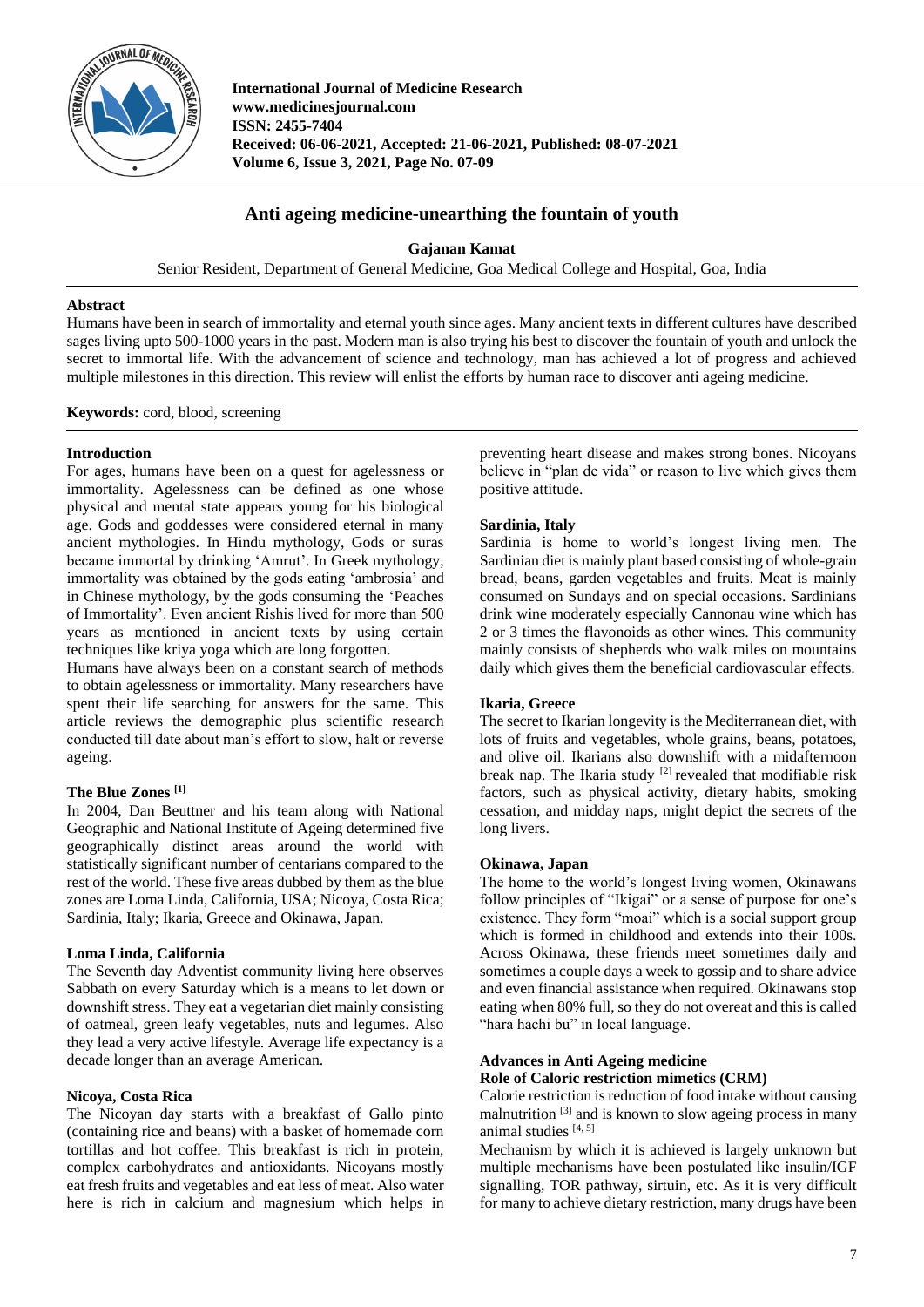developed which mimic the effects of dietary restriction as follows:

### **Resveratrol**

Resveratrol is a polyphenol isolated from red grapes. It activates sirtuin pathway. The ability of resveratrol to mimic the beneficial effects of calorie restriction on the lifespan of *Saccharomyces cerevisiae* was first noted by David Sinclair and co-workers [6]. Resveratrol was subsequently shown to extend longevity in worms, flies, fish, and obese mice [7, 8]. Further studies are required to verify whether resveratrol is a true CRM.

## **Rapamycin**

Rapamycin is an Anti-Biotic, that is proposed as a CRM. It was seen that rapamycin extends the median and maximum lifespan of 20-month-old mice accompanied with a decrease in TOR activity  $[9]$ . However, it increases the incidence of diabetes mellitus.

#### **Metformin**

Metformin is a biguanide used for treatment of type-2 diabetes mellitus.

Moreover, metformin was shown to have a caloric restrictionrelated longevity benefit mediated by the activation of AMPK in *C. elegans*<sup>[10]</sup>.

#### **Role of Telomerase**

Elizabeth H Blackburn, Carol W Greider and Jack W Szostak were acknowledged with 2009 Nobel Prize in Physiology or Medicine for their discoveries on how chromosomes are protected by telomeres and the enzyme telomerase. Telomeres are repetitive sequences of non-coding DNA located at the end of each chromosome that protect the chromosome from damage and prevent end to end fusion of chromosomes. With each cell division in a somatic cell, telomere attrition occurs till the time of critical attrition wherein telomeres can no longer protect the chromosomes leading to age related problems and cancers. Telomeric DNA with a repetitive G-rich sequence composed of 5'-TTAGGG-3′ can be synthesized de novo by a complex composed of a catalytic subunit known as telomerase reverse transcriptase (TERT) and telomerase RNA component (TERC) that serves as a template <sup>[11]</sup>. Various studies are trying to insert genes which activate telomerase enzyme *in vivo* so as to slow ageing process.

## **Role of Gut microbiota**

Gut microbiota is a dynamic community of bacteria, fungi, viruses, and microbial eukaryotes [12]. While lifespan refers to the number of years lived, healthspan considers the quality of life and length of life that is disease-free and functional [13]. When the community of various bacteria and other microbes are balanced, coexist peacefully, the microbiome is said to be in a state of eubiosis  $[14]$ . Aging is associated with alterations in composition and functional features of intestinal microbiota. They are caused by an age-related decline in immune system functioning (immunosenescence) and a lowgrade chronic inflammation (inflammaging), which accompany many aging-associated pathologies [15]. Centenarians and supercentenarians have a higher abundance of microbes in their gut associated with health, including Akkermansia, Christensenellaceae, Bifidobacterium, and Lactobacillus spp., compared to young adults and/or the

elderly<sup>[16]</sup>.

Various interventions based on gut microbiota include:

#### **Diet**

The Nu-AGE study [17] found that in healthy older adults, plant-based diets are associated with increased alphadiversity, increased relative abundance of the Bacteroidetes taxa, and increased anti-inflammatory microbials, including Faecalibacterium prausnitzii, Eubacterium rectale, and E. biforme; however, animal-based diets are associated with pro-inflammatory microbes such as Ruminococcus gnavus and Collinsella spp. In most blue zones, the common denominator include plant based diet with lot of dietary fibre. People in Okinawa, Japan, which is one of the blue zone, typically follow the "rainbow diet" i.e. they eat a variety of fruits and vegetables of different colours and spectrum so as to get al l the minerals, fibres and micronutrients in diet.

#### **Probiotics**

Probiotics are live microorganisms that in appropriate amounts can benefit host health. Probiotics commonly consist of Lactobacillus spp. or Bifidobacterium spp., which are both correlated strongly with prolonging healthy lifespan [18] .

# **Fecal Microbiota Transplant (FMT)**

FMT or stool transplant is the process of transferring fecal microbes from a healthy donor to another person. It is currently tried in Clostridium difficile infections. It is achieved through infusion of stool via colonoscopy, enema, orogastric tube or orally in the form of a capsule containing freeze dried feces from a healthy donor. Transplanting microbiota from long-Living humans into mice results in greater alpha diversity, increased Lactobacillus and Bifidobacterium, increased Roseburia, Faecalibacterium, Ruminococcus, Coprococcus, and decreased lipofuscin and βgalactosidase accumulation in the gut microbiome, all suggesting potential benefits to healthspan<sup>[19]</sup>.

FMT is still in experimental stages and have not obtained approval in humans to prevent ageing due to ethical concerns.

#### **Role of Hormone replacement**

Hormone levels progressively diminish with ageing and is associated with decreased bone mineral density (BMD), sarcopenia, reduced sexual desire and reduced immunity. So hormone replacement is widely used as anti ageing medicine [20] .

#### **Estrogen and Progestins**

Estrogens alone, or together with progesterone, have been used to prevent vertebral and non-vertebral fractures. However, a Women's Health Initiative (WHI) study reported a higher risk for cardiovascular disease, thromboembolic event, stroke, and breast cancer with a combined treatment of estrogens and progestin<sup>[21]</sup>. Following the results of the WHI study, new guidelines recommended hormone supplements with lower dose for the shortest amount of time.

#### **Testosterone**

Testosterone replacement therapy is useful because it Increases muscle mass, strength, and BMD in elderly men [22] . Adverse effects of testosterone administration include polycythemia and risk of aggravating prostate cancer.